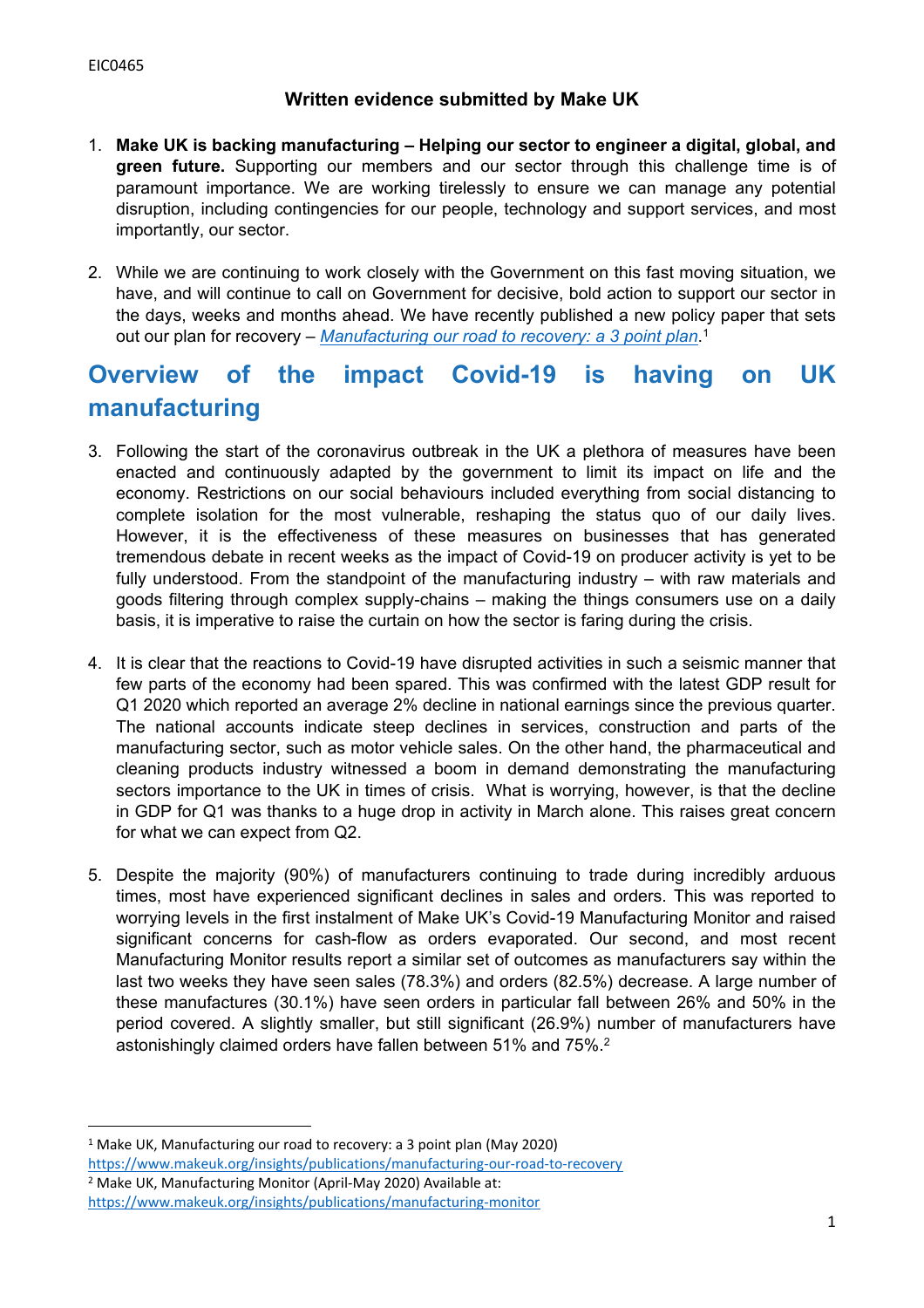- 6. This will consequentially further exacerbate cash-flow problems and delay a return to normal business conditions for some time. Even if manufacturers make plans to return to full capacity, many of Make UK's members have expressed concerns that unless the entire supply-chain is reactivated together (particularly in the case where component suppliers are based abroad) it will be extremely challenging to return to pre-Covid times regardless of whether workers return to work. In fact, a caveat that remains in the latest report is that a third of manufacturers will not "un-furlough" staff until orders increase.
- 7. The views of manufacturers in our Manufacturing Monitor signal that the steps taken to solve the cash-flow crisis, keep unemployment low and catapult the manufacturing industry into the 4<sup>th</sup> industrial are mutually inclusive events.

# **Job Retention Scheme (JRS)**

### **How effective have these schemes been in maintaining employment and reducing job losses?**

- 8. Make UK's first Manufacturing Monitor reported that one in five firms had furloughed no staff since the scheme opened, whilst a similar proportion of firms furloughed anywhere from 1% of staff to 99% of staff. The data generally suggested a lower adoption rate of the CJRS (Coronavirus Job Retention Scheme) at the time due to the various barriers preventing work from home and the industry being spared from compulsory shutdowns.
- 9. As an important note, a significant proportion of the data for this survey was collected prior to the prime minister's announcement encouraging able workers to return to work. Additionally, manufacturers were yet to be aware of Chancellor Rishi Sunak's announcement to extend the CJRS through to October which will undoubtedly impact a business's furlough decisions going forward. In fact, a key barrier to the furlough scheme was a need for flexibility, which the government has taken notice of since the last Manufacturing Monitor, as such the latest announcements appear to offer greater manoeuvrability for manufacturers who desire to use the scheme to restart productions.
- 10. The latest edition of the Monitor reported a slight drop in firms furloughing zero staff as only 15.9% of manufacturers have not accessed the scheme. In contrast, the number of manufacturers furloughing between a quarter and half of their staff has increased slightly to 21.7%. Interestingly the number of manufacturers furloughing up to 99% of staff has also increased marginally (from 12.5% to 14.8%). A key question remains on whether manufacturers yet to furlough their remaining staff will do so over the coming weeks – our data reports a greater 57% of firms are looking to furlough more staff in the next two weeks. Moreover, the latest announcement from the Chancellor stating that the CJRS will be closed to new applicants from June may drive a sudden surge in the numbers being furloughed, we may see this reflection in our next Monitor.
- 11. Reviewing the data from a subsector perspective reports little change in the furlough choices made by some, such as motor vehicles which continues to report significant levels of furloughed staff. There has overall been a marginal increase in firms furloughing between 3/4 and all their staff for a number of subsectors (see chart below).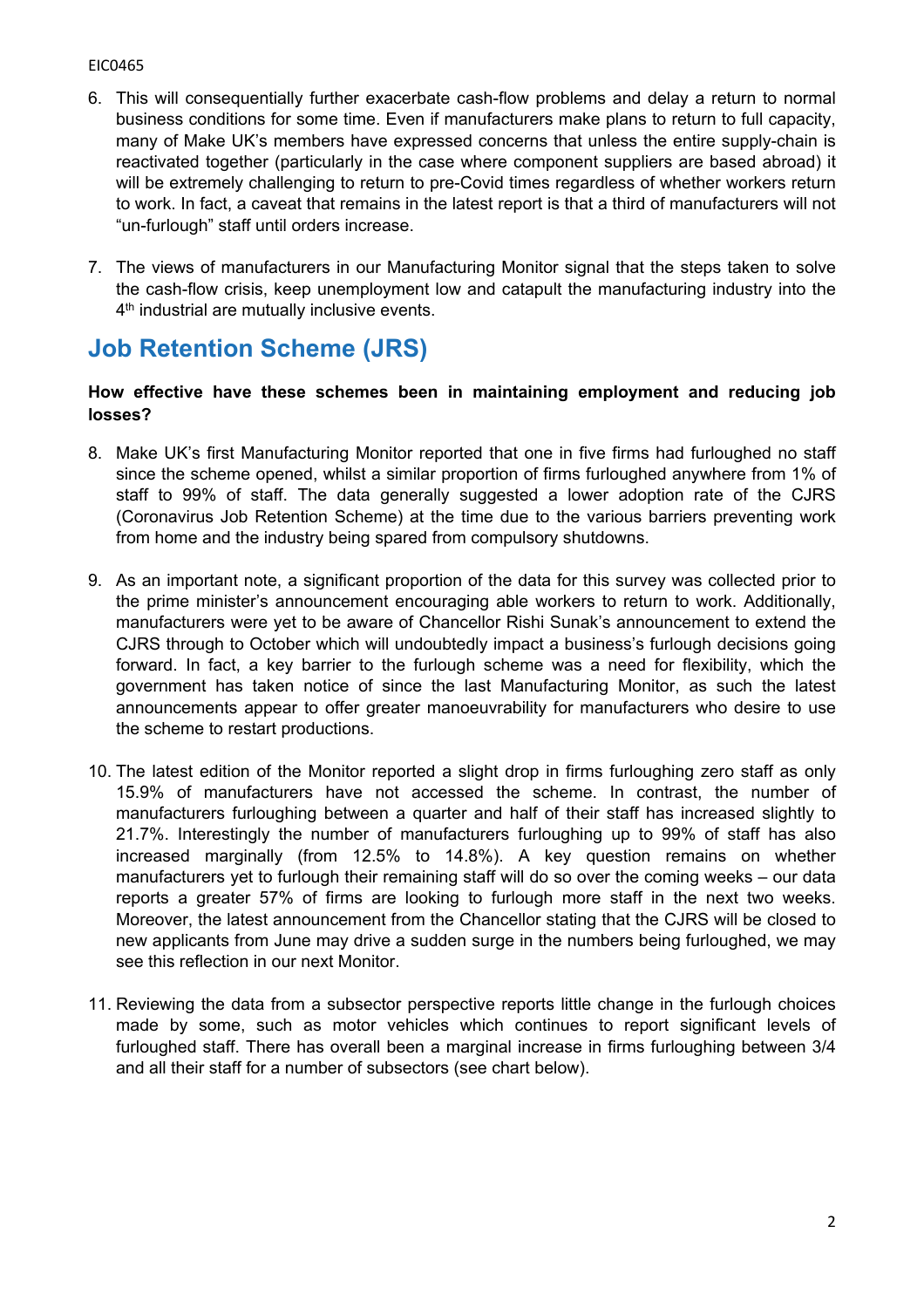

Chart 1 - What proportion, if any, of your company's employees has been furloughed? Broken down by subsectors.

- 12. Up until now, the JRS has then successfully prevented redundancies that would otherwise have happened if it were not for the Government grants. Employers were using furlough payments for their employees and some may have simply been postponing redundancies, or decisions regarding redundancies, when the Scheme ends. By extending the Scheme until October, this should now prevent any further significant numbers of redundancies. However, the importance of the scheme cannot be underestimated at a time where many manufacturers are struggling with the reduced orders and meeting their payroll costs. <sup>3</sup>
- 13. The additional element of flexibility, allowing employers to mix periods of furlough and work will benefit employers further as they seek to gradually bring their workforce back to work in line with government guidance. Allowing furloughed employees to undertake part-time work whilst employers retain some grant support will facilitate a smoother transition to a state of production that reflects both the anticipated slow pick-up of the labour market and the economy**.**
- 14. Make UK has provided its members with extensive help and support following the announcement of the furlough scheme, in the form of guides, helplines and webinars. Make UK has received 4600 direct enquires regarding the scheme with our furlough template letter downloaded over 140,000 times.

#### **How viable is it for the Job Retention Scheme and the Self-employment Income Support Scheme to be open for longer?**

- 15. Both Schemes will come at a huge cost to the government and the taxpayer which manufacturers recognise. ONS figures released on 13 May showing the first impact of coronavirus on the British economy, shows the UK is currently in a deep recession. The Daily Telegraph recently reported that a Treasury paper estimated the total cost of both Schemes and overall borrowing to support the economy will be £300 billion by the end of the year.
- 16. The viability of the scheme must be seen in the context of the impact should the scheme be wound up before employers are able to meet their employment costs. Should the CJRS be

<sup>3</sup> Make UK's latest Manufacturing Monitor is surveying manufacturers on potential redundancy plans which we would be happy to share with the Committee as soon as possible.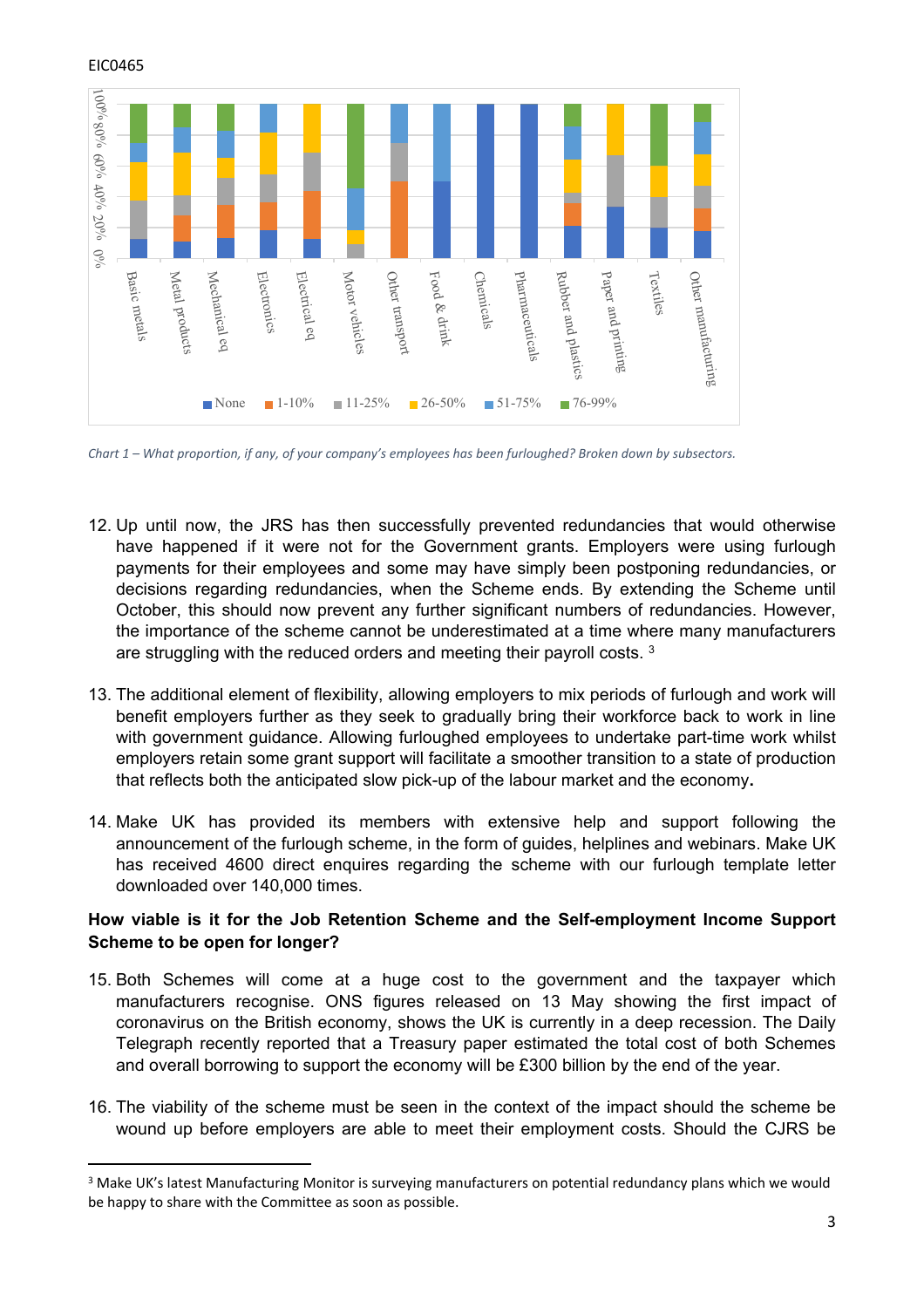withdrawn before manufacturers see their orders pick up, the scheme may simply have delayed reductions in headcount. From the volume of inquiries received by Make UK, it is clear that the grant scheme has had a major impact of retaining skills in the manufacturing sector. A mere 1% of manufacturers have already made redundancies. The manufacturing sector contributes 66% of UK R&D investment and its global exports contribute £273 billion to the UK economy.

- 17. Whilst the scheme is costly, the alternative would be far greater numbers of redundancies than Make UK has seen amongst its members so far; after the announcement of the proposed changes to the CJRS, 24% reported that they were more likely to lay-off workers. Therefore, this would see a loss of skills, and a reduction to the contribution of the sector to the UK economy.
- 18. The Treasury forecasts a 'base-case scenario' that sees the budget deficit at £337 billion. This is in comparison to the initial £55billion forecast in March's budget. The Treasury has modelled three possible scenarios for the UK economy showing a different GDP graph in each. The 'base-case scenario' models a U-shaped curve that shows the economy plummeting along the x-axis for an elongated period before a recovery. The second model is L-shaped and shows how the deficit would increase to £516billion within the current financial year, rising to a cumulative £1.19trillion over the next 5 years. The third model was the V-shaped curve and shows in this scenario, the deficit would be less at £209 billion by the end of the year. All three models showcase that any outcome will have significant impact on business for the foreseeable future.
- 19. Clearly, government will need to consider challenging options given the scale of the cost of public finances due to Covid-19, which may include increases to business taxes. However, such options must acknowledge that businesses, particularly SMEs, have struggled since March, to meet their existing financial commitments and will suffer significantly if these are increased. Make UK recalls Government's 2019 manifesto commitment, that they will continue with the triple tax lock on VAT, income tax and national insurance. This is critical to allow businesses to recover at a greater rate once the Government has implemented its three phases, set out in their recovery strategy on 12 May.

## **How and when should the Government's support packages be wound up?**

- 20. As the Chancellor announced on 12 May that the CJRS will be extended to October; this is a realistic timetable, alongside the flexible element of part-time working that will both support businesses maintaining their workforce and simultaneously allow businesses to start returning to 'normal' levels in a gradual fashion.
- 21. At present time, it is unclear whether there will be any need for the CJRS to be extended beyond October, based on current employer behaviour. When asked, 24% of Make UK members said that the proposed changes to the CJRS would make it less likely that they would lay-off workers. Businesses want to ultimately have as much of their workforce back before the autumn and as soon as it is safe to do so, whether they are in part-time or full-time roles. There is little appetite amongst manufacturers for Government support to continue where an unintended outcome may be to delay employees returning at all. The bigger concern that will become apparent over the next few months will be meeting the cost of VAT deferments, tax holidays, deferred pensions contributions and any future tax rises. Government needs to work closely with business to ensure manufacturers are not overwhelmed by increased business costs that may disproportionately affect larger companies which are vital in supporting UK SME supply chains.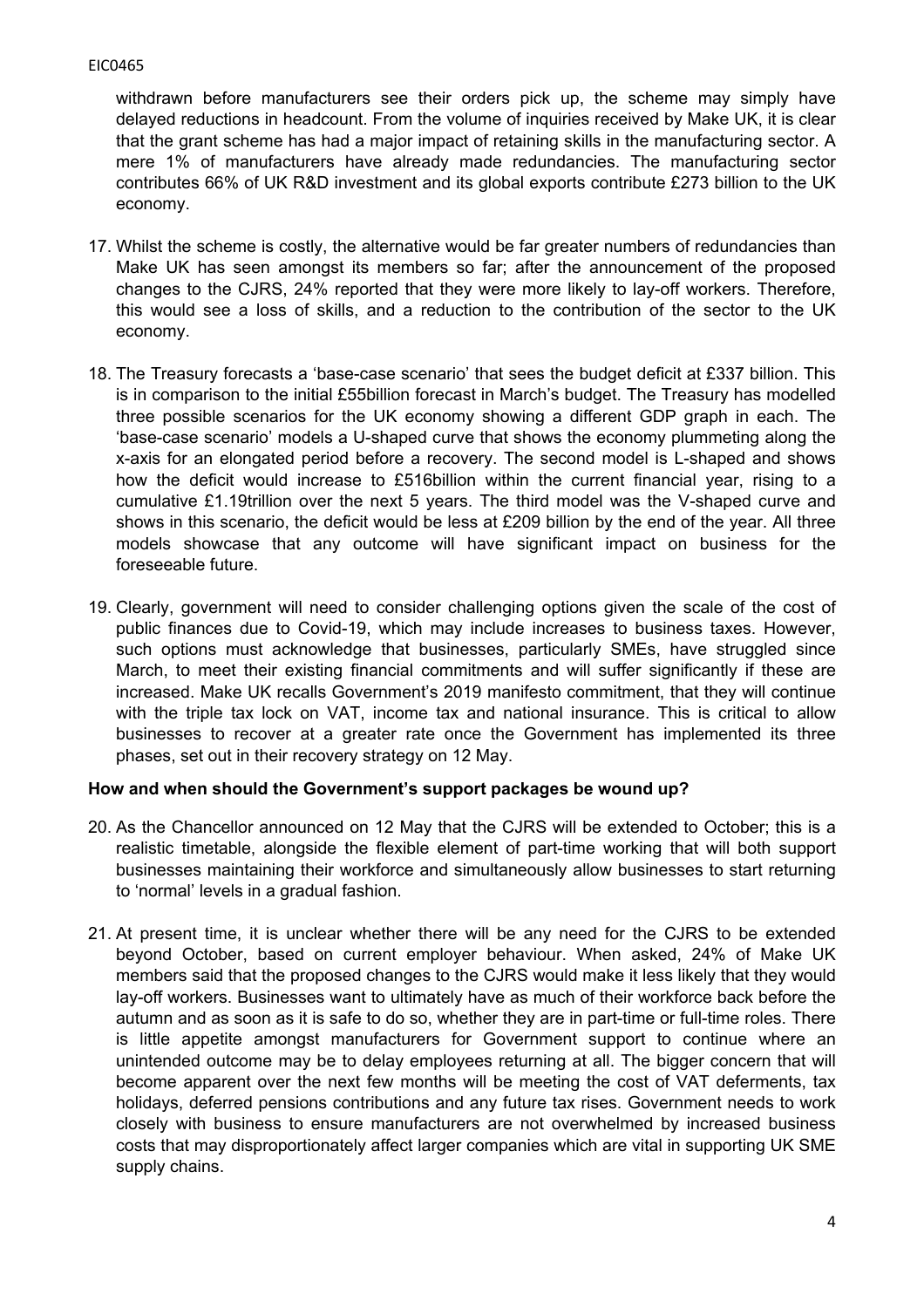22. In terms of how the CJRS should be wound up, this will need to be achieved in a way that avoids a cliff edge and provides tapered support towards the end of the grant scheme. A gradual reduction in the level of wage replacement is supported by members provided they have sufficient notice of the changes and that must take place after their operations have reopened and they have had the ability to increase their income.

### **How should the Government prioritise which continuing sectors and groups to support as time goes on and ongoing support is needed?**

- 23. Make UK is of the view that restructuring any support schemes sectorally would be implausible and cause confusion amongst businesses. Many roles, companies and supply chains overlap between different sectors and manufacturers may provide more services than goods. This would inevitably cause complexity and difficulty when deciding which employees in which industrial sectors would remain eligible for Government support. There may for example be businesses that straddle sectors and who have workers who provide services to the whole economy, making any delineation impossible. If Government wished to categorise different groups for support, such guidance must include explicit detail on how this would be implemented, which workers the grants would apply to and the criteria for eligibility. It also needs to be made clear why government is prioritising one sector, or one group of workers over any other.
- 24. Make UK would then be very cautious of any blueprint that favours certain sectors over others, as businesses nationally have struggled in equal measure with the Covi-19 restrictions. The new measures announced on 12 May have promising potential and Make UK welcomes the new proposal that furlough payments will only cover 60% of employees' gross wages from August onwards with the opportunity of greater flexibility.

# **Financial support to businesses**

- 25. The decline in sales and orders coupled with many firms who have not furloughed staff creates enormous challenges for manufacturers trying to manage their cash-flows. Indeed, liquidity has been a major talking point for firms as manufacturing is a highly capital intensive industry with cash generally lost in sunk costs and returns tied to the future alongside the delay of payments within supply-chains a common feature of the industry. The government has adequately responded to these problems by creating a number of financing facilities, the most prominent being the Coronavirus (Large) Business Interruption Loan scheme (or C(L)BILS). The scheme is designed to offer SMEs and larger firms with short-term financing up to £5m (for SMEs) and £25m (for large firms). A part of this also includes an 80% government guarantee for lenders who offer these loans to businesses impacted by the pandemic. Many manufacturers in the UK (mainly SMEs) do not see debt as a cure for their cash-flow problems. Undeniably, further gearing on SMEs balance sheet would only serve to delay, possibly even worsen the financial problems they would experience postCovid-19 without genuine confidence that orders will return. This is also seen in the approach a third of manufacturers have taken to bring furloughed employees back to work.
- 26. Moreover, almost half (47.8%) of manufacturers are not deferring tax payments. The deferral of tax payments is a low impact solution that firms can take advantage of without incurring debt. However, during this crisis the majority of manufacturers do not view deferrals as a solution – likely because many firms had already made multiple deferrals prior to the crisis. Nonetheless, the results are not consistent when inspecting the industry by subsector. 60% of firms in the motor vehicle sector have deferred both VAT and PAYE payments. As a recurring feature of this publication motor vehicle firms have consistently reported negative results and understandably taken necessary precautions to remain liquid. Interestingly, approximately a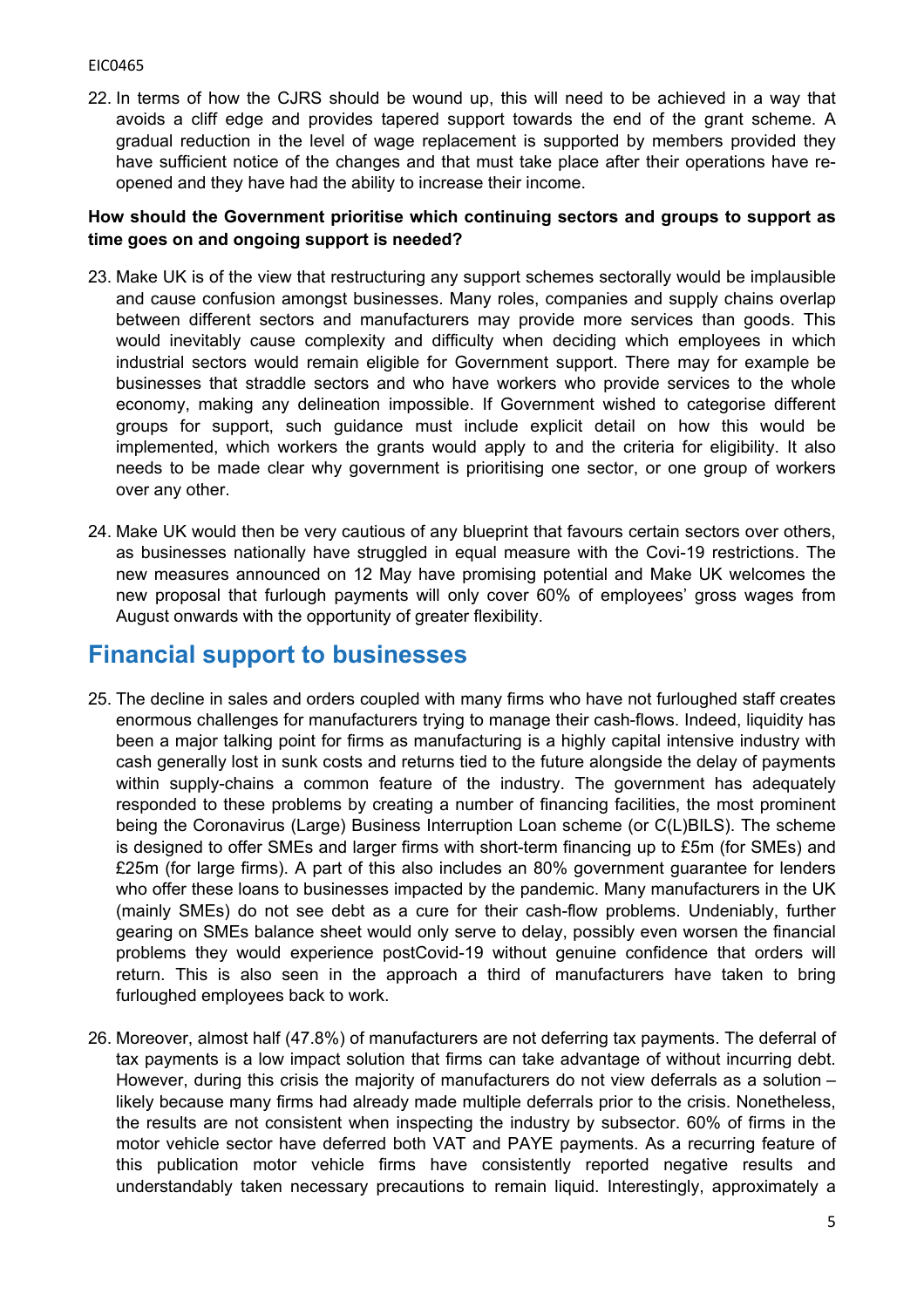third of firms in Rubber & Plastics (38.9%), Textiles (37.5%), Other Transport (33.3%) and Mechanical equipment (32.5%) have also deferred both VAT and PAYE taxes during the crisis. Generally deferring VAT has proved to be more popular amongst manufacturers than deferring PAYE. The results are more mixed when considering a regional perspective.

**How effective is the Coronavirus Corporate Finance Facility, Coronavirus Business Interruption Loan Scheme, and the Coronavirus Larger Business Interruption Loan Scheme? In particular, are these measures succeeding in preventing viable businesses from potentially going under during the Coronavirus lockdown?**

27. After a shaky start, these schemes are now starting to operate relatively well. However significant numbers of companies are either waiting for loan applications to be processed, or have yet to apply. The amount disbursed is still relatively low when compared to elsewhere in Europe and the US. And there is only a certain amount of additional debt that businesses are willing to take on, particularly if it is used to finance unproductive activity. That's why the Job Retention Scheme has been so critical, in addition to the loan schemes mentioned above.

#### **How effective has the Government support been so far in terms of coverage and speed?**

28. Coverage has progressively improved from the initial, very limited offer for SMEs only. Speed is still an issue, principally because of delivery issues with accredited lenders. Our members report that banks are prioritising their existing customers and those with the most urgent need. However an issue remains with subsidiaries of larger groups, where the group turnover is taken into account when assessing eligibility, particularly for CBILS.

#### **What gaps are there for businesses within the schemes?**

29. The schemes primarily offer loan financing. We are seeing issues with invoice financing, late payment and credit insurance which are compounding the cash flow issues manufacturers are facing. These might best be tackled by complementary schemes (as the Government has announced for credit insurance) but they need to be seen as part of the wider picture.

## I**s the financial sector supporting businesses enough? Are businesses getting the right advice on which grants/loans to access**?

30. The majority of Make UK members report constructive conversations with their banks. But it is clear that there is not a market in the provision of support – businesses are effectively tied to their existing lender. After a difficult start in which many felt they were being encouraged to take up banks' commercial products – at significantly higher cost – people are now getting better advice, but the initial delivery issues did affect business confidence in the schemes. The real challenge now is delivering the significant amounts of additional capital that will be needed to restart the economy. Given existing debt burdens, traditional lending models may not be viable – and business is counting on the financial sector to come up with innovative new ways of supporting them through the challenging months ahead.

# **Economy**

**Economy, public finances and monetary policy**

 **What economic challenges may arise as the public health and social distancing policies are lifted and the economy begins to recover? What preparations can be made to manage these challenges? For example, could there be difficulty in**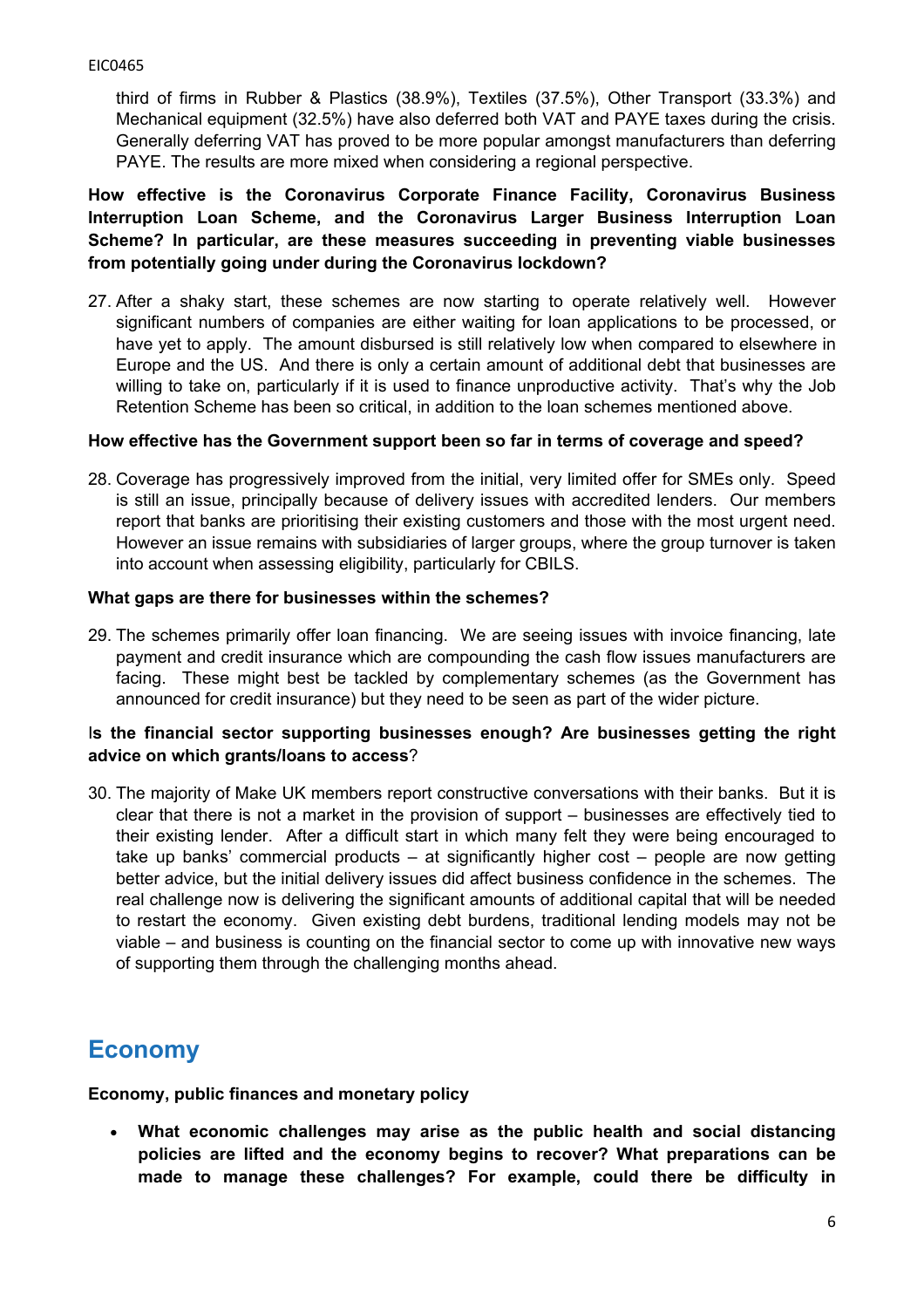# **restarting sectors of the economy quickly, a risk of a spike in inflation, or pressure on the UK balance of payments?**

- 31. While the hit to the UK economy has been unprecedented, not all sectors will be hit equally. The OBR predicts that manufacturing, construction, retail, travel, food industries and education will see the biggest losses but sanitary and social distancing restrictions have also disrupted the services sector in a manner that is likely to last for some time meaning the UK is now more reliant on manufacturers to lead the recovery. Factories around the world have been forced to close or run on reduced hours, causing mass disruption to global supply chains. Make UK Manufacturing Outlook survey data shows that manufacturing output in the UK has fallen to an all-time low. Some having had to reduce production while more have shifted to producing much needed medicines, sanitizers, ventilators, Personal Protective Equipment (PPE) and other equipment for the health service to combat the spread of the disease. All the indications at the moment are that, even if a gradual easing of lockdown begins soon, the impact of this shock will continue to hit companies and livelihoods for some time to come.
- 32. Furthermore, while the help manufacturers have given to the national effort to produce much needed medical equipment has been heroic, it will also impact the speed at which firms are able to return to normal because doing so will require restoring their previous supply chains and factory settings, and undoing the changes that have been made to adapt to manufacturing PPE, Ventilators and other goods needed to fight the spread of Covid19. Different parts of our economy will recover at different speeds, with export demands, consumer tastes and business models changing. This unprecedented economic challenge is forcing CEOs to contemplate difficult choices. Some are pulling in, making cuts, and focusing on surviving the storm. Others, however, are taking decisive action to put in place reforms so that when the crisis ends, they can come back stronger. While Central Banks, supra-national institutions, and domestic policymakers all have key roles to play in supporting our economy, the recovery should be business led. The right response is to focus on supporting the business sector with measures designed to stimulate demand and ensure manufacturers can get back to supplying the goods consumers want and our country needs.
	- **Is the economy's recovery likely to be shallow or sharp?**
		- o **How long is the shock likely to last?**
		- o **Which sectors are likely to be impacted by economic scarring?**
		- o **Which sectors are doing best?**
- 33. At the time of writing more than a third of manufacturing companies surveyed by Make UK believe it will take more than 12 months to return to normal trading, a figure which has doubled from the previous survey two weeks ago. More than four fifths of companies have seen orders fall while over a fifth of companies have seen their orders fall by more than a half. While an opportunity to recover is impatiently awaited, firms are making clear that we must wait until global supply chains and customer demand starts to open up again. One in five manufacturing companies have furloughed up to half their staff and a third of these say they will wait to see an increase in orders before taking staff off furlough. This is necessary because coming back too soon, when supplies cannot be delivered because foreign suppliers are still in lockdown themselves, or when export demand has not yet build back up, would undermine a firm's financial position and expose them to severe liquidity risks and perhaps liquidation. The UK manufacturing sector sits uniquely, in the middle of global supply chains. On average, roughly 40% of what we export is first imported as component parts. That makes us exceptionally exposed on both the demand and supply side. Consequently, any opening up of our economy will need to be done in coordination with our key international trade partners if it is to succeed.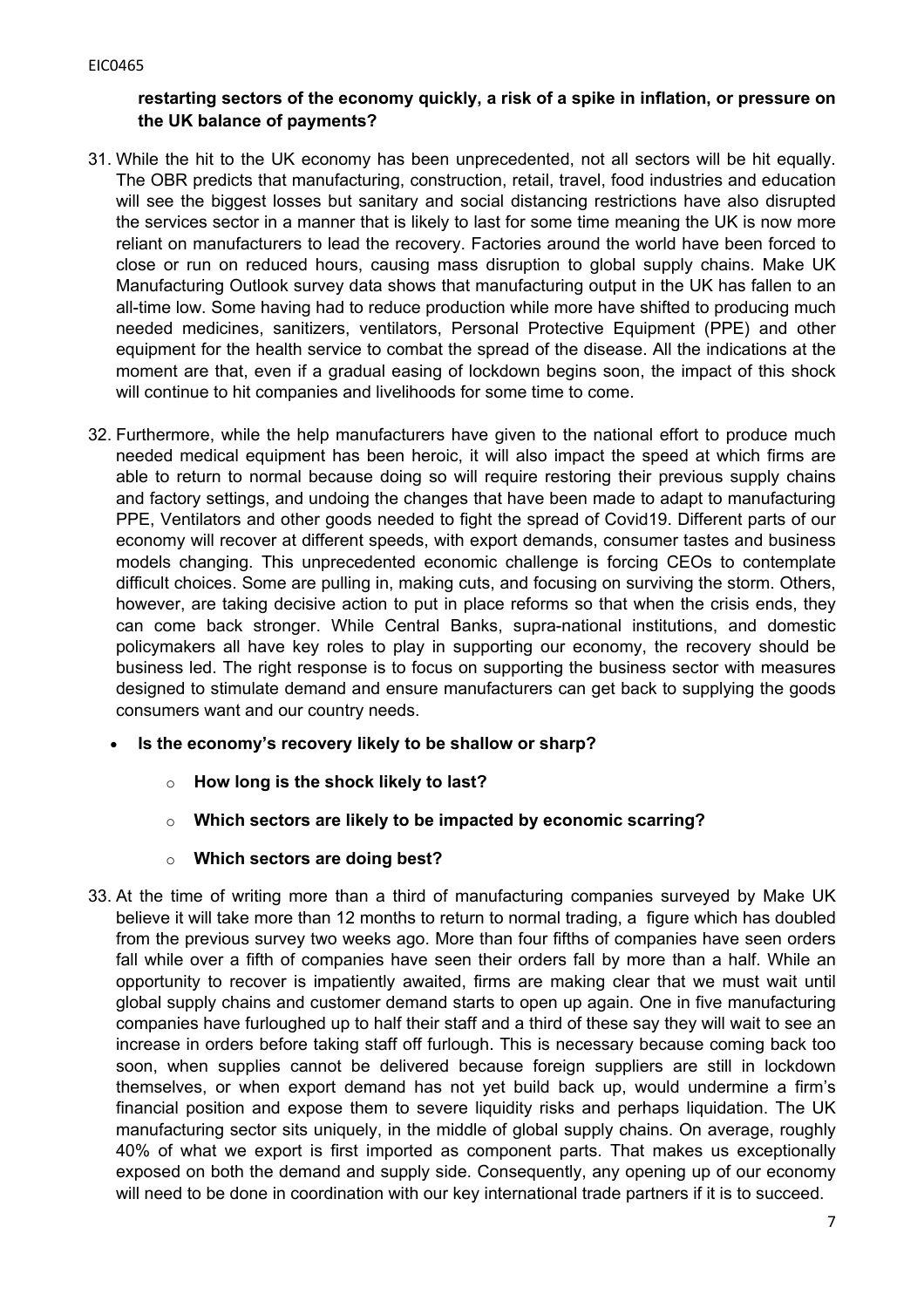- **What will be the economic impacts of the coronavirus outbreak and the social distancing measures in terms of sectors and regions and how temporary/permanent will they be?**
- 34. Initial estimates suggest that social distancing requirements in factories could reduce output by up to 40% due to reductions in capacity. While many of our members have devised creative ways to reduce this consequence, and Make UK is working hard to share best practice and new innovations to mitigate this impact across the sector, Government and state and non-state bodies such as LEPs, Catapult centres, local councils and others will have a role to play in helping to share this information as widely as possible.



# **What has and will be the impact on global growth and what shape is the international recovery likely to take?**

- 35. Global economies have been significantly impacted by the Covid-19 pandemic. Nations have reacted to the health crisis by adopting measures to protect the health of their citizens and providing immediate fiscal support packages for business and staff.
- 36. Action has been taken at national and international level that both restrict and open-up trade, but certainly will little evidence of effective and early attempts of co-ordination. In the case of PPE, the scale of the global need for healthcare equipment and protective equipment has identified the challenge between countries who have an import dependency and those that are self-sufficient. There have been a number of interventions, nations have applied a combination of export controls, pre-emptive purchasing, and mandated production to deal with immediate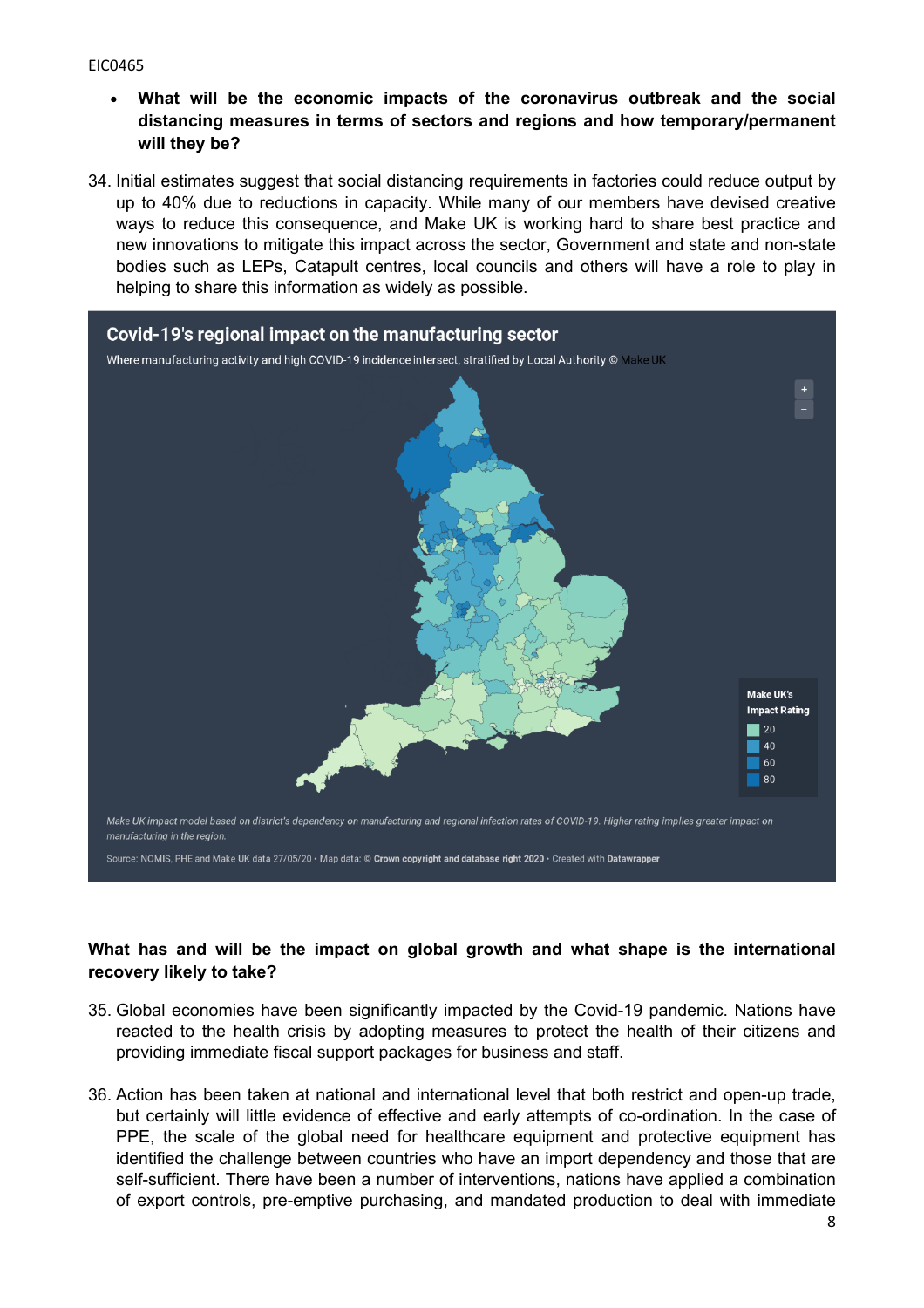short supply and scale-up capacity. Nations have also introduced immediate and stringent requirements and thresholds for foreign investment.

- 37. Equally, there are nations that have taken initiatives to implement bi-lateral and multi-lateral trade facilitating measures, in the form of suspension of tariffs and internal taxes on imports, easing standards and standards conformity requirements.
- 38. Trade Forecast analysis by the World Trade Organisation (WTO) on the impact of the pandemic on trade shows a decline likely this year of between 13% to 32% and a recovery in 2021 depending on circumstances. The analysis would suggest an impact on world trade more severe than that experienced in the 2007-08 financial crisis. This is because the current economic downturn is global affecting demand and supply. Global value chains have been disrupted, as factories have shut down to protect workers. A suspension of passenger commercial air transport has substantially impacted the capacity for the air freight of goods. The shutdown of economies has crushed demand so that ships are avoiding scheduled deliveries. The absence of migrant labour due to closed borders threatens the planting and harvesting of some crops

## **Are there international examples of economic policymaking that we can use?**

- 39. As no single national government or multilateral institution can alone combat the global pandemic, the recognised international institutions such as the WTO, World Health Organisation (WHO), and World Customs Organisation (WCO) are providing co-ordination to start to lay the foundation for effective economic recovery. The following have been issued in collaboration with the WTO as measures to improve trade activity;
	- Calls on governments to minimize the impact of COVID-19 related border restrictions on trade in food;
	- Calls to engage with business to maximise the effectiveness of public policies to mitigate the economic damage from the pandemic;
	- International collaboration to facilitate trade in essential goods such as medical supplies, food and energy;
	- underlining support for efforts to ensure the normal cross-border to vital medical supplies and other goods and services

#### **How is the UK Government co-ordinating with other governments to boost global growth?**

- 40. The UK Government has responded with political declaration support and coordinated response through the G20 on the current conduct of international trade. The commitments support using measures that would be "targeted, proportionate, transparent, and temporary". The declarations also emphasise "the importance of transparency in the current environment and [committed] to notify the WTO of any trade related measures taken". The UK Government has also made political commitments that agree to "that emergency measures . . . do not create unnecessary barriers to trade or disruption to global supply chains and are consistent with WTO rules."
- 41. It is a little early to suggest how the commitments are being applied but certainly a more accurate picture is being formed by global institutions such as the WTO, IMF and EU as to how they are being actioned to either liberalise or restrict trade.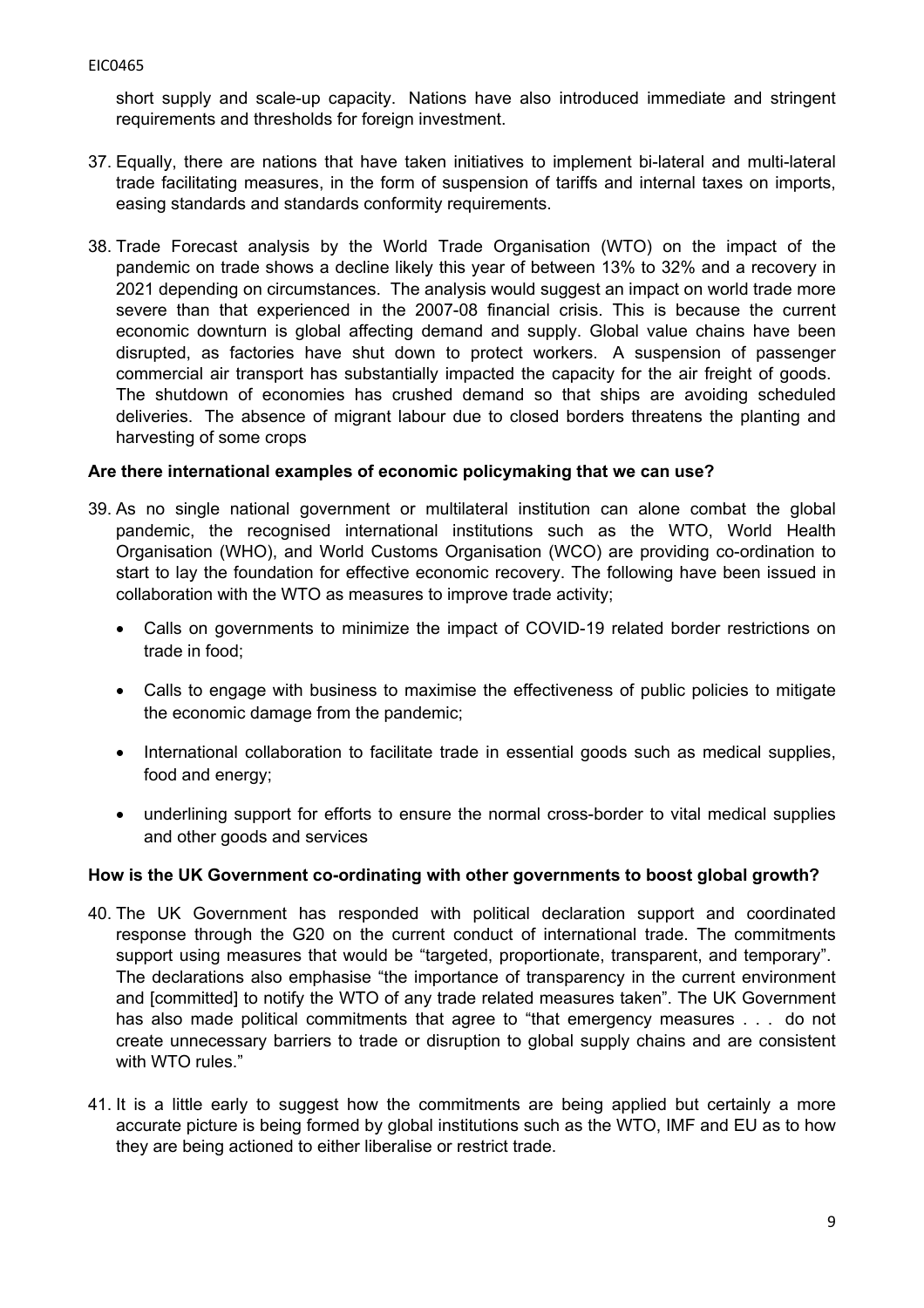42. Further Ministerial support has been taken by the UK at the WTO, on declarations that support the principles of open and predictable trade in food and agricultural products and the principals of the multilateral trading system.

# **How are countries coordinating their efforts to assist the global recovery?**

- 43. There are emerging steps being taken at a multi-lateral level to improve international coordination, initiatives being taken through the WTO. These consist of a declaration of principles by Singapore and New Zealand to keep their markets open which has been joined in by five other WTO Members. A further initiative led by Canadian including the EU (and thereby temporarily by the UK), pledging openness and good practices with respect to world agricultural trade. A Swiss-led initiative, supported by 42 countries, pledging to lift export restrictions imposed in response to the crisis as soon as possible, encouraging the WTO to work on concrete actions to foster the cross-border flows of medical supplies, services and equipment, and to preserve agriculture supply chains and enhance food security.
- 44. Each of these initiatives is currently being circulated within the WTO for wider proponents. It is noteworthy that it is mid-sized countries that have to date taken collective initiatives.

# **What will be the impact of the outbreak on the Government's economic, customs and financial sector priorities in its negotiations with the European Union?**

- 45. The main impact of the current crisis has been to divert all management time and resource in manufacturing to ensuring immediate economic survival. While businesses had to some extent put in place plans for a 'no deal' Brexit, as urged to do by the Government during 2019, very little has been done to update these and amend them in the light of the current FTA negotiations.
- 46. In the current circumstances therefore it is very hard to see most businesses being able to spend time or money preparing for new trading arrangements. It is also important to remember that, in order to do so, they are partly dependent on the parallel Government arrangements – for things such as immigration policy, customs, and new national regulatory bodies – being clarified and implemented. Much of this work has, understandably, slowed down because Government resource has been diverted elsewhere.